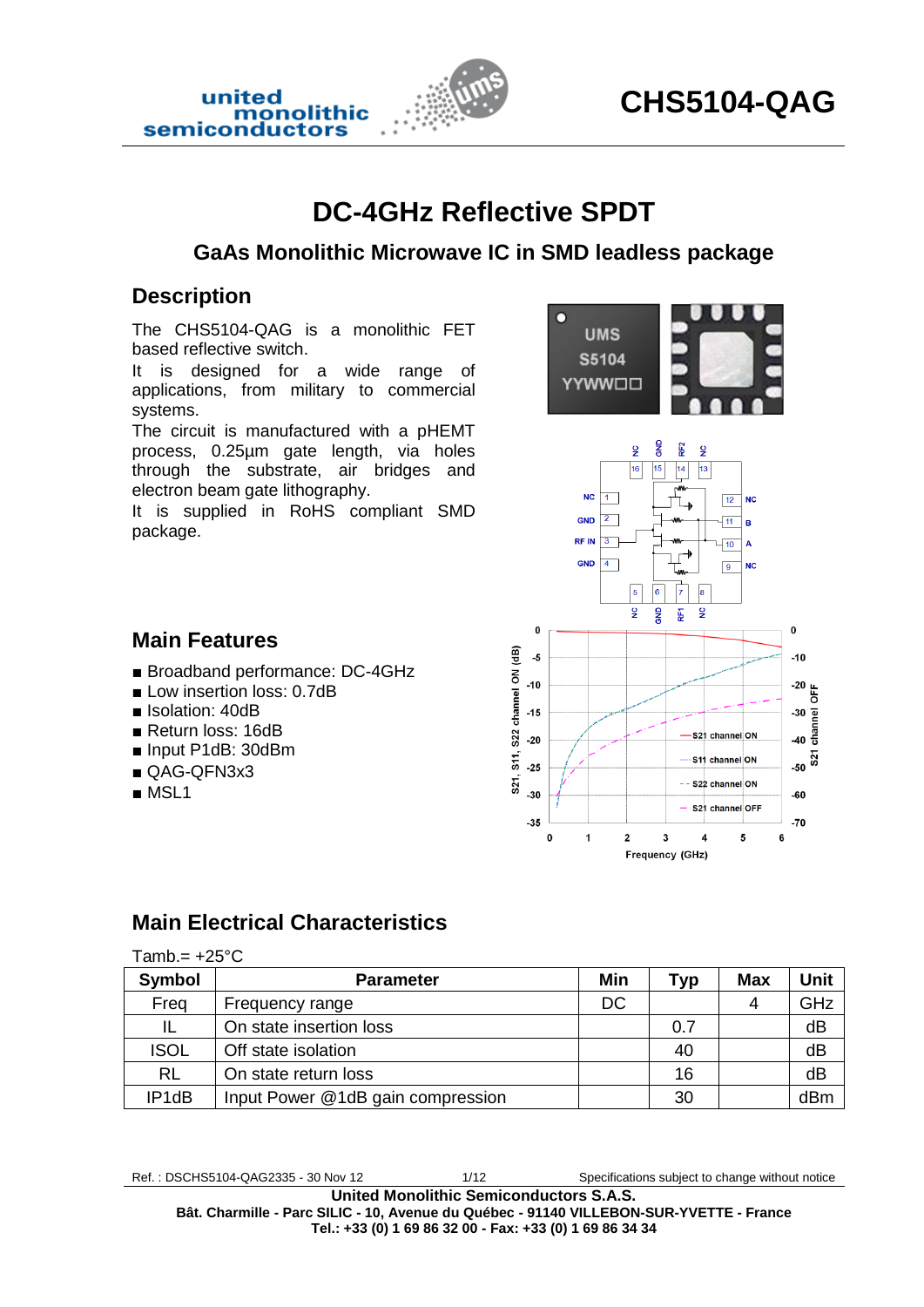# **Electrical Characteristics (1)**

| <b>Symbol</b> | <b>Parameter</b>                       | <b>Condition</b>     | Min       | <b>Typ</b> | <b>Max</b> | <b>Unit</b> |
|---------------|----------------------------------------|----------------------|-----------|------------|------------|-------------|
| Freq          | Frequency range                        |                      | <b>DC</b> |            | 4          | GHz         |
| IL            | On state insertion loss <sup>(2)</sup> | DC - 2GHz            |           | 0.3        |            | dB          |
|               |                                        | DC - 4GHz            |           | 0.7        |            |             |
| <b>ISOL</b>   | Off state isolation                    | DC - 2GHz            |           | 45         |            | dB          |
|               |                                        | DC - 4GHz            |           | 35         |            |             |
| <b>RL</b>     | On state input and output              | DC - 2GHz            |           | 16         |            | dB          |
|               | return losses                          | DC - 4GHz            |           | 12         |            |             |
| <b>VH</b>     | Control voltage high level             |                      |           | $\Omega$   | 0.5        |             |
| <b>VL</b>     | Control voltage low level              |                      | -8        | $-5$       |            | V           |
| IP1dB         | Input Power @1dB gain                  | DC - 1GHz            |           |            |            | dBm         |
|               | compression.                           | VL=-5V/VH=0V         |           | 27         |            |             |
|               |                                        | VL=-8V/VH=0V         |           | 30         |            |             |
|               |                                        | 1GHz - 4GHz          |           |            |            |             |
|               |                                        | VL=-5V/VH=0V         |           | 30         |            |             |
|               |                                        | VL=-8V/VH=0V         |           | 33         |            |             |
| Ton / Toff    | Switching time                         | 50% control to       |           | 10         |            | ns          |
|               |                                        | 90% RF, and          |           |            |            |             |
|               |                                        | 50% control to       |           |            |            |             |
|               |                                        | 10% RF               |           |            |            |             |
| Ic            | Current consumption on                 | Freq. $\geq 0.5$ GHz |           |            |            | μA          |
|               | the control supply                     | Pin≤33dBm            |           |            |            |             |
|               | voltage                                | $VH = 0V$            |           | 150        |            |             |
|               |                                        | $VL = -5V$           |           | 50         |            |             |
|               |                                        | $VL = -8V$           |           | 300        |            |             |

 $(1)$  These values are representative of on-board measurements with correction of the board losses.

<sup>(2)</sup> Variation rate of insertion loss with temperature in the range -40°C to +85°C: 0.002dB/°C

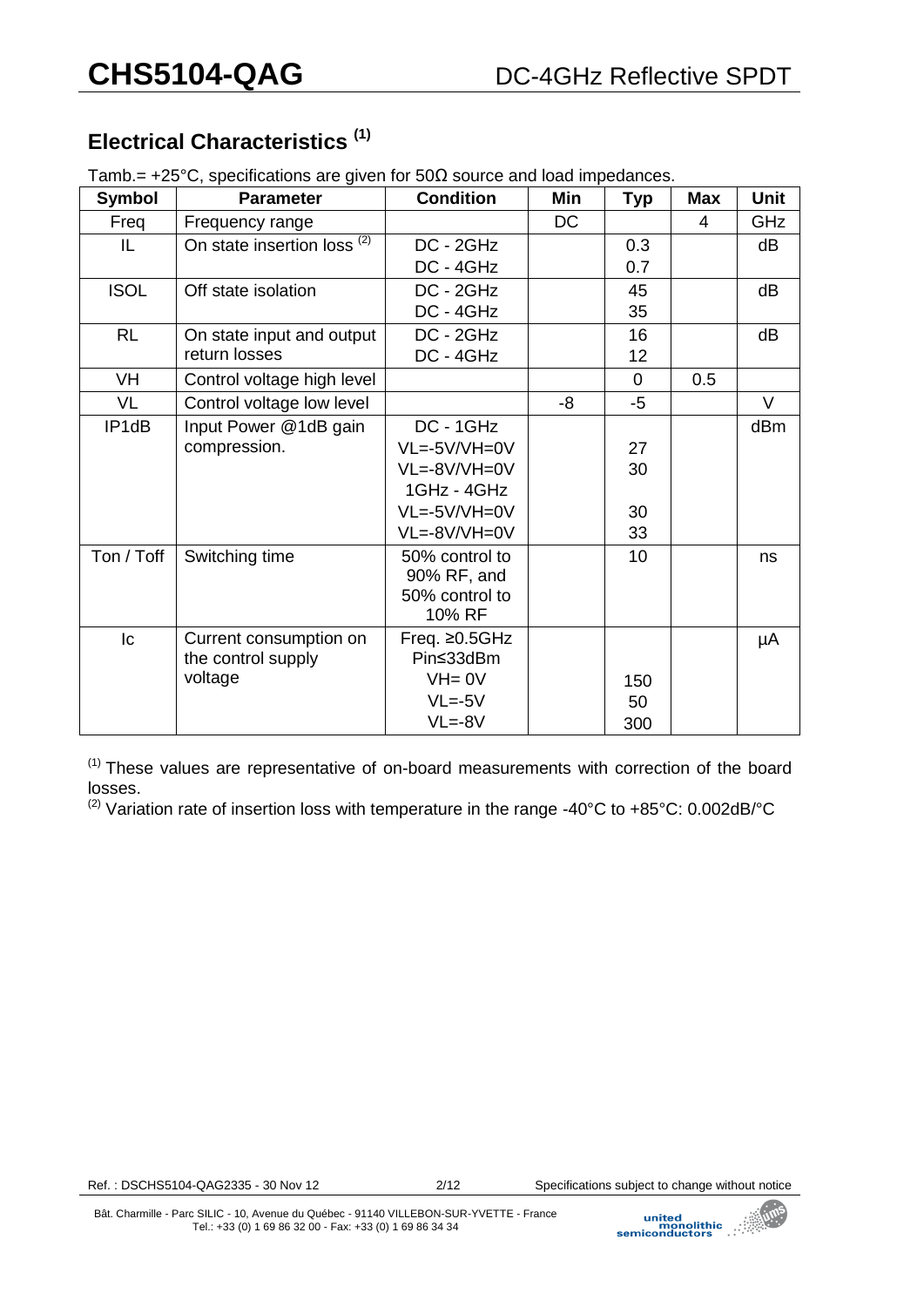# **Absolute Maximum Ratings (1)**

#### Tamb. $= +25^{\circ}C$

| Symbol | <b>Parameter</b>                       | <b>Values</b>   | <b>Unit</b> |
|--------|----------------------------------------|-----------------|-------------|
| VH     | High level control voltage             | 0.8             |             |
| VL     | Low level control voltage              | $-10$           |             |
| Pin    | Maximum peak input power overdrive (2) | 37              | dBm         |
|        | Junction temperature <sup>(3)</sup>    | 175             | $^{\circ}C$ |
| Ta     | Operating temperature range            | $-40$ to $+85$  | $^{\circ}C$ |
| Tstg   | Storage temperature range              | $-55$ to $+150$ | °C          |

 $(1)$  Operation of this device above anyone of these parameters may cause permanent damage.

 $(2)$  Duration < 1s, Frequency >1GHz

<sup>(3)</sup> Thermal Resistance channel to ground paddle <33°C/W for Tamb. =  $+85^{\circ}$ C.

#### **SPDT truth table**

| <b>PADA</b> | <b>PAD B</b> | <b>Electrical path RFC to RF1</b> | <b>Electrical path RFC to RF2</b> |
|-------------|--------------|-----------------------------------|-----------------------------------|
| ٧H          |              | ON                                | OFF                               |
| VL          | √H           | ∩FF                               | ΟN                                |

Ref. : DSCHS5104-QAG2335 - 30 Nov 12 3/12 Specifications subject to change without notice

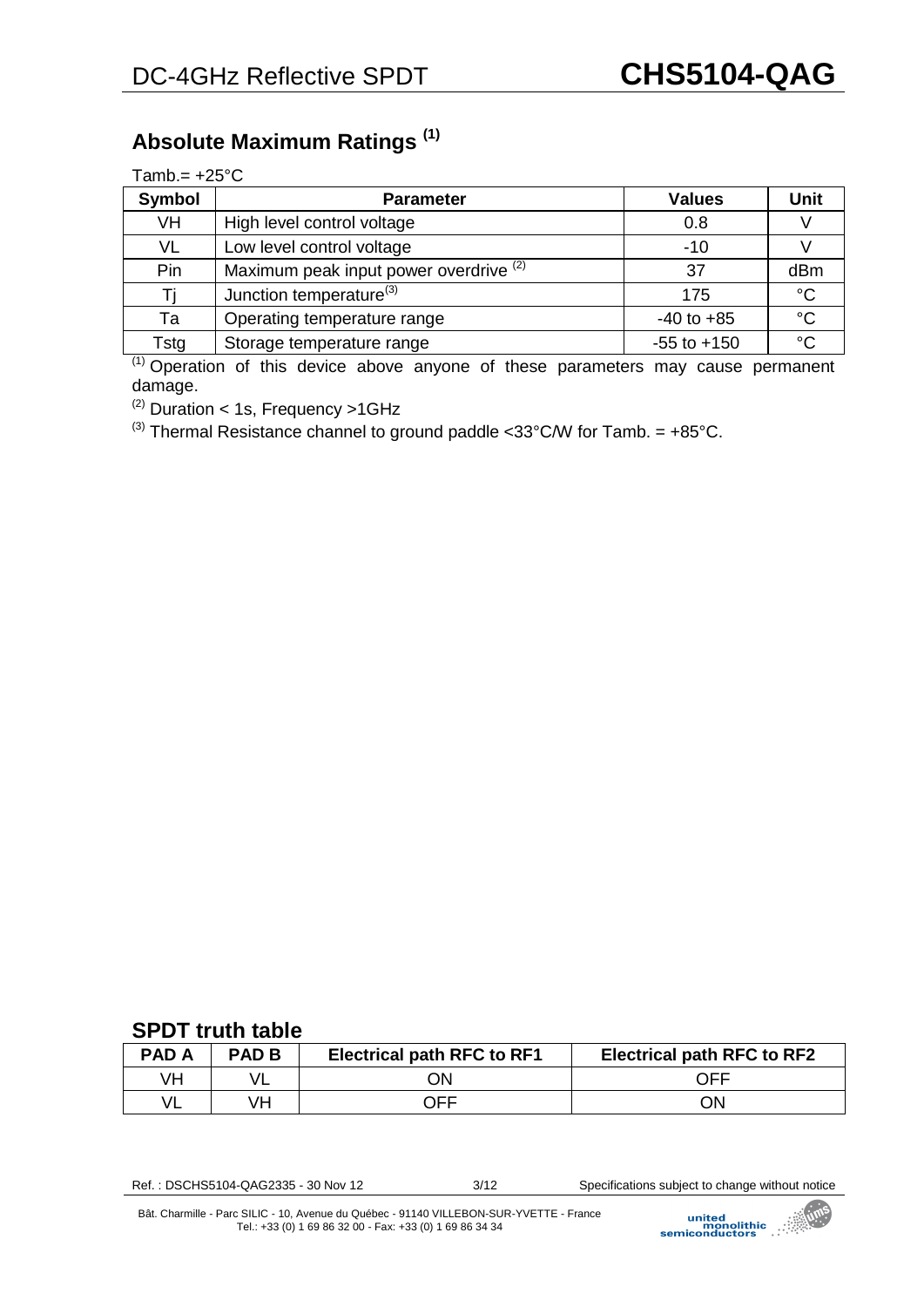### **Device thermal performances**

All the figures given in this section are obtained assuming that the QFN device is cooled down only by conduction through the package thermal pad (no convection mode considered). The temperature is monitored at the package back-side interface (Tcase) as shown below. The system maximum temperature must be adjusted in order to guarantee that Tcase remains below the maximum value specified in the next table. So, the PCB system must be designed to comply with this requirement.

A derating must be applied on the dissipated power if the Tcase temperature can not be maintained below the maximum temperature specified (see the curve Pdiss. Max) in order to guarantee the nominal device life time (MTTF).



Ref. : DSCHS5104-QAG2335 - 30 Nov 12 4/12 Specifications subject to change without notice

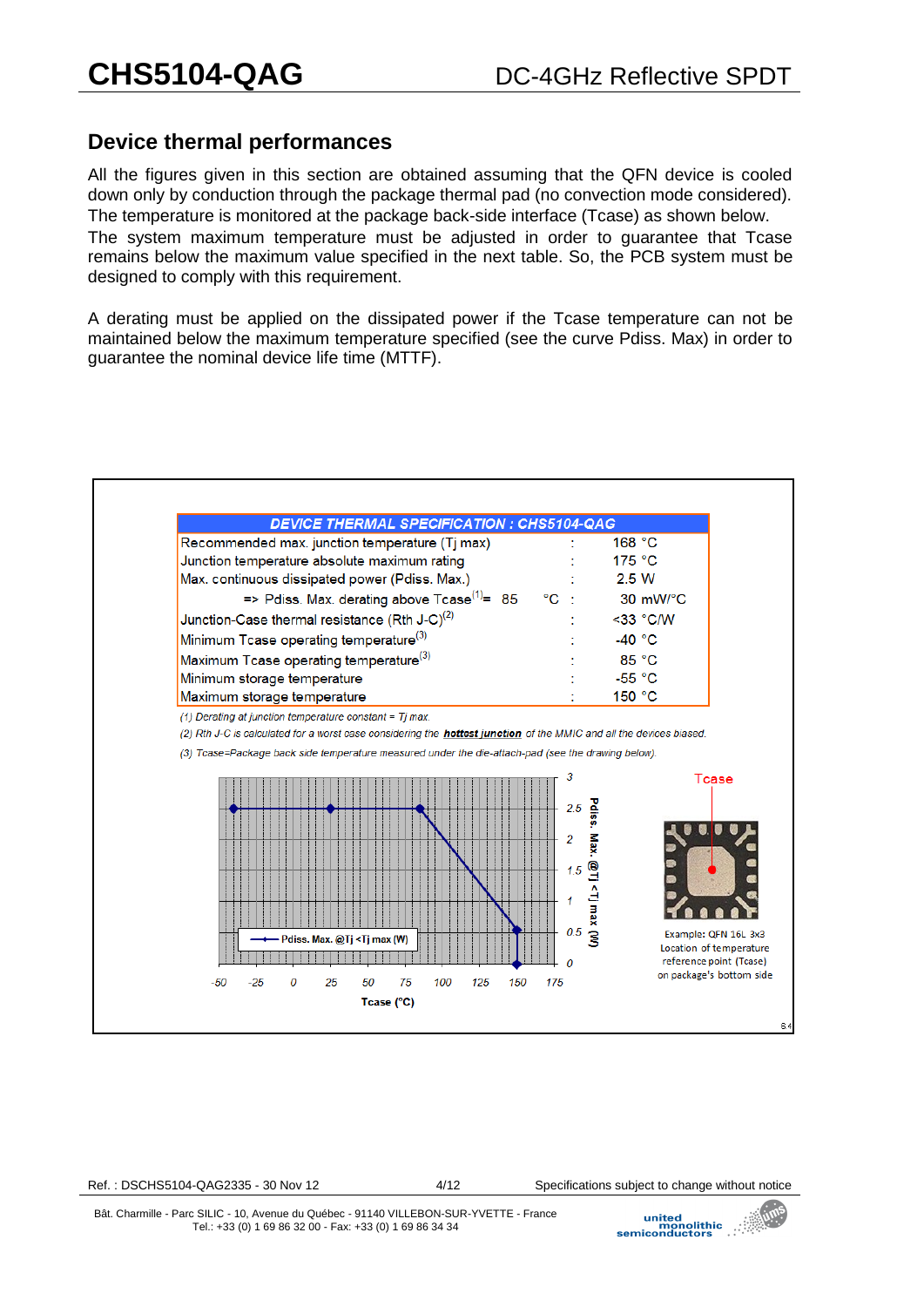Tamb.= +25°C, VH=0V / VL=-5V Note: board losses are corrected



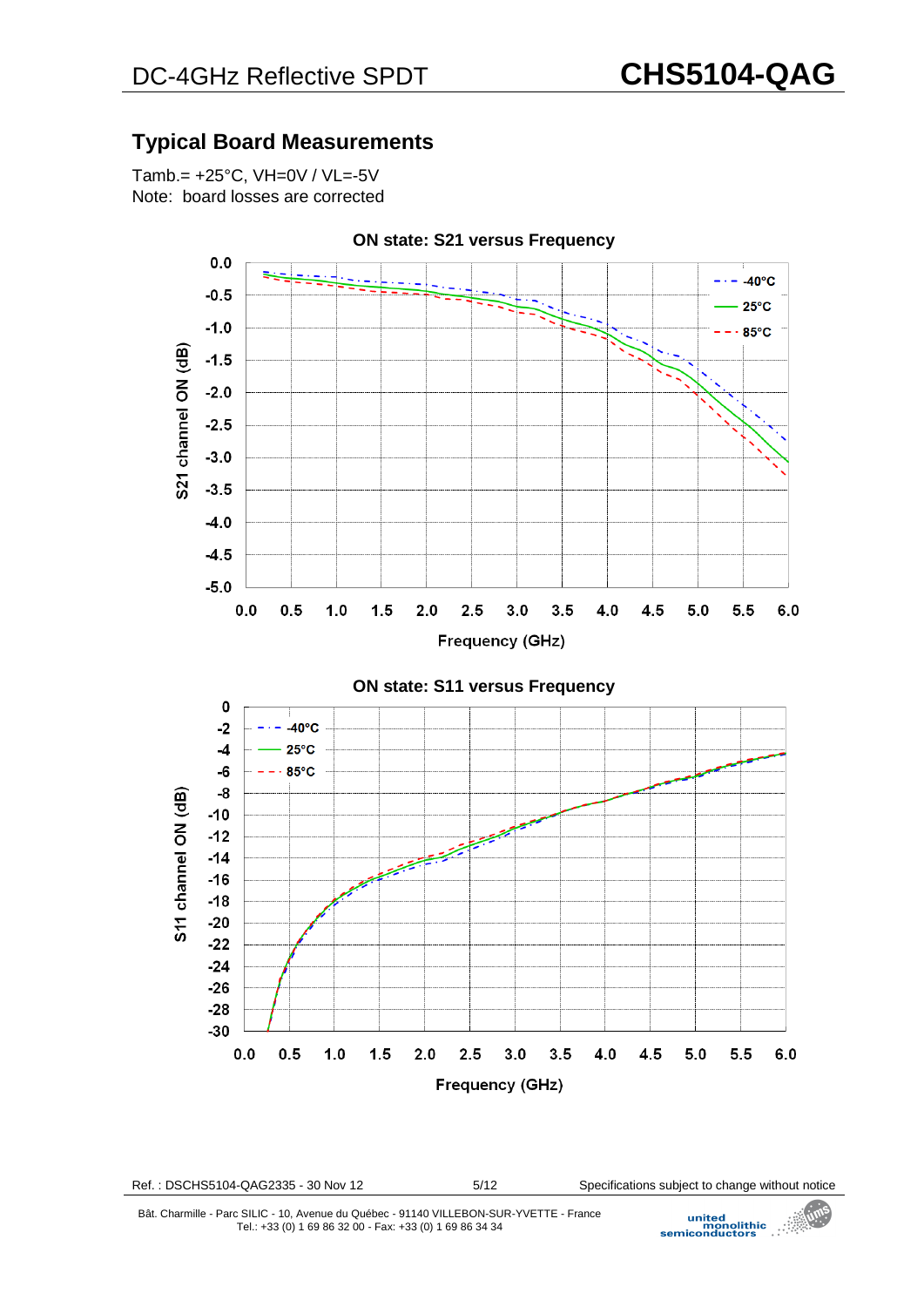Tamb.= +25°C, VH=0V / VL=-5V Note: board losses are corrected



Ref. : DSCHS5104-QAG2335 - 30 Nov 12 6/12 Specifications subject to change without notice

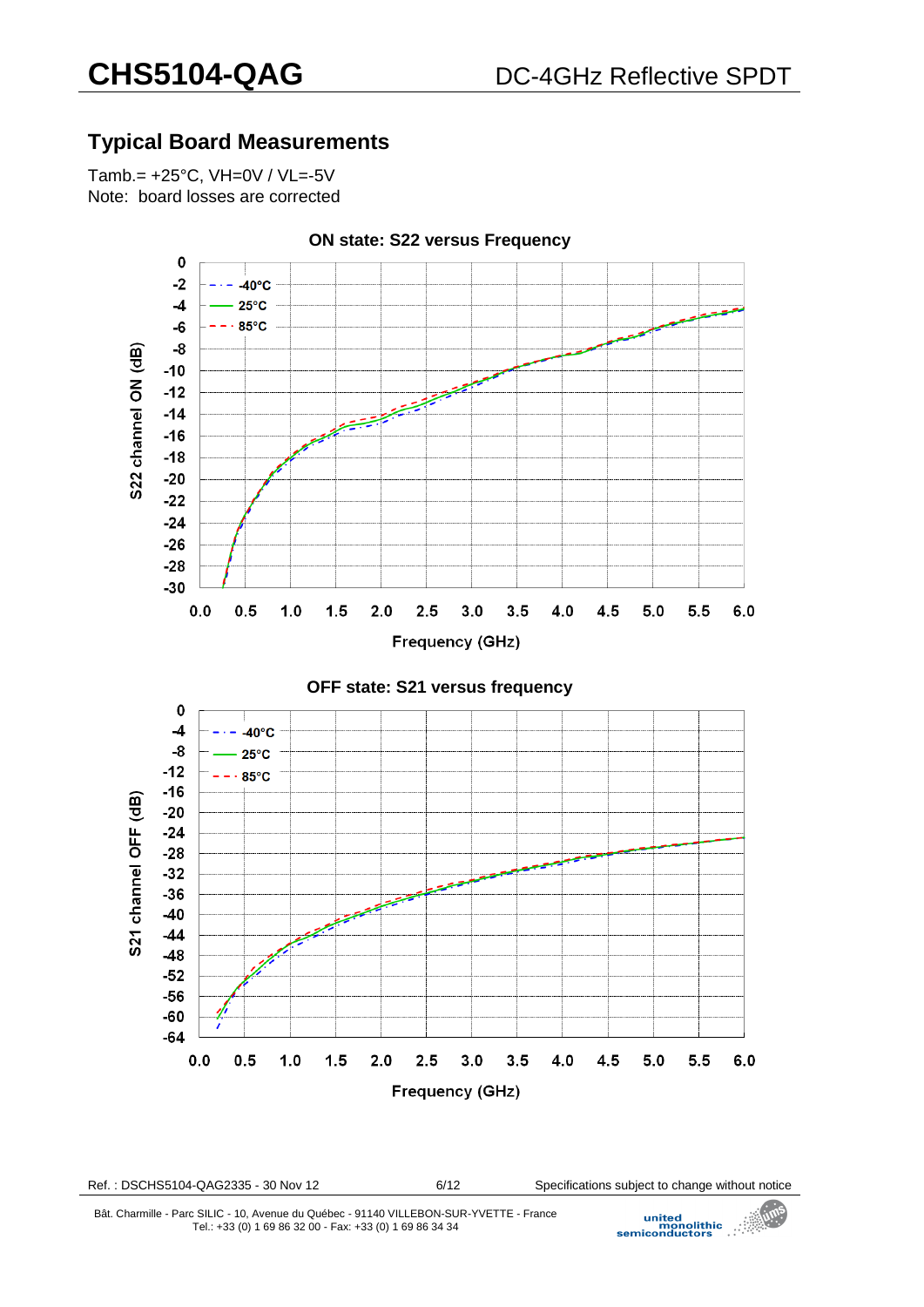Tamb.= +25°C, VH=0V / VL=-5V Note: board losses are corrected



#### **Input power at 1dB gain compression versus frequency**



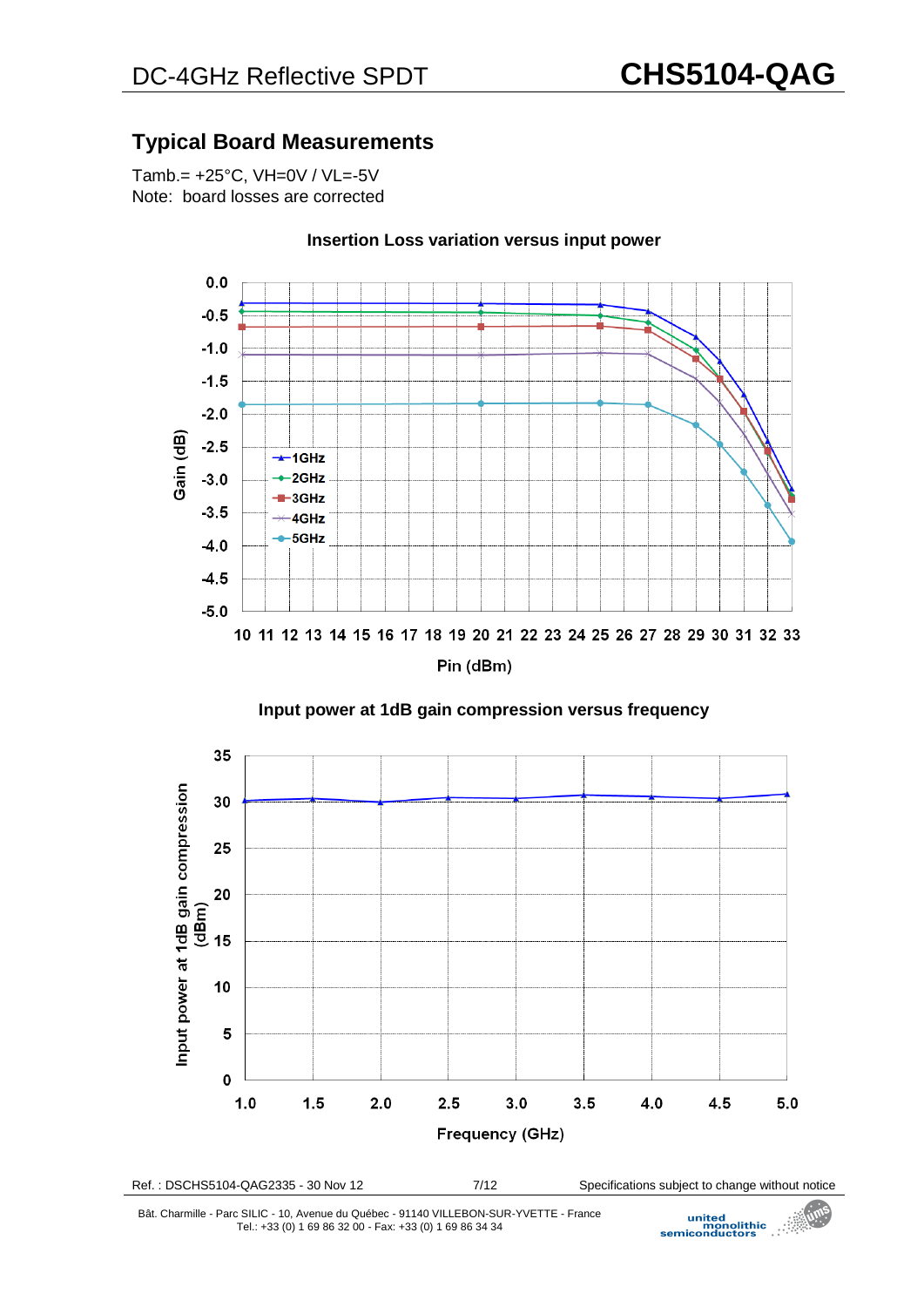Tamb.= +25°C, VH=0V / VL=-8V Note: board losses are corrected



**Insertion Loss variation versus input power**

Ref. : DSCHS5104-QAG2335 - 30 Nov 12 8/12 Specifications subject to change without notice

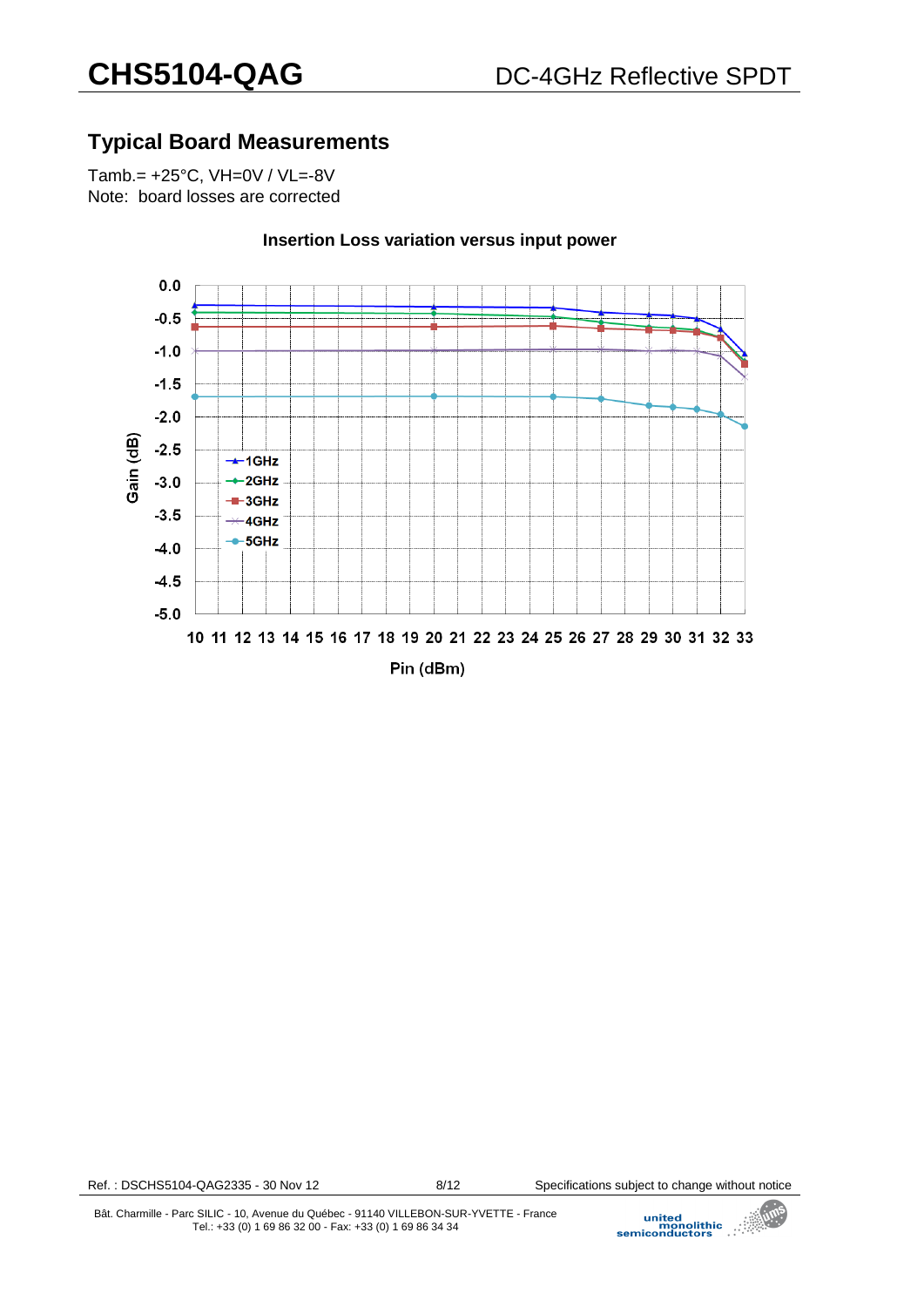## **Package outline (1)**



| Matt tin, Lead Free | (Green)       | 1- | Nc                     | Nc.<br>9-       |
|---------------------|---------------|----|------------------------|-----------------|
| Units:              | <sub>mm</sub> |    | 2- $Gnd^{(2)}$         | $10 - A$        |
| From the standard : | JEDEC MO-220  |    | 3- RFC                 | $11 - B$        |
|                     | (VGGD)        |    | 4- $Gnd^{(2)}$         | 12- Nc          |
|                     | 17- GND       |    | 5- Nc                  | 13- Nc          |
|                     |               |    | $6 - \text{Gnd}^{(2)}$ | 14- RF2         |
|                     |               |    | 7- RF1                 | 15- $Gnd^{(2)}$ |
|                     |               | 8- | <b>Nc</b>              | 16- Nc          |

(1) The package outline drawing included to this data-sheet is given for indication. Refer to the application note AN0017 [\(http://www.ums-gaas.com\)](http://www.ums-gaas.com/) for exact package dimensions.

 $(2)$  It is strongly recommended to ground all pins marked "Gnd" through the PCB board. Ensure that the PCB board is designed to provide the best possible ground to the package.

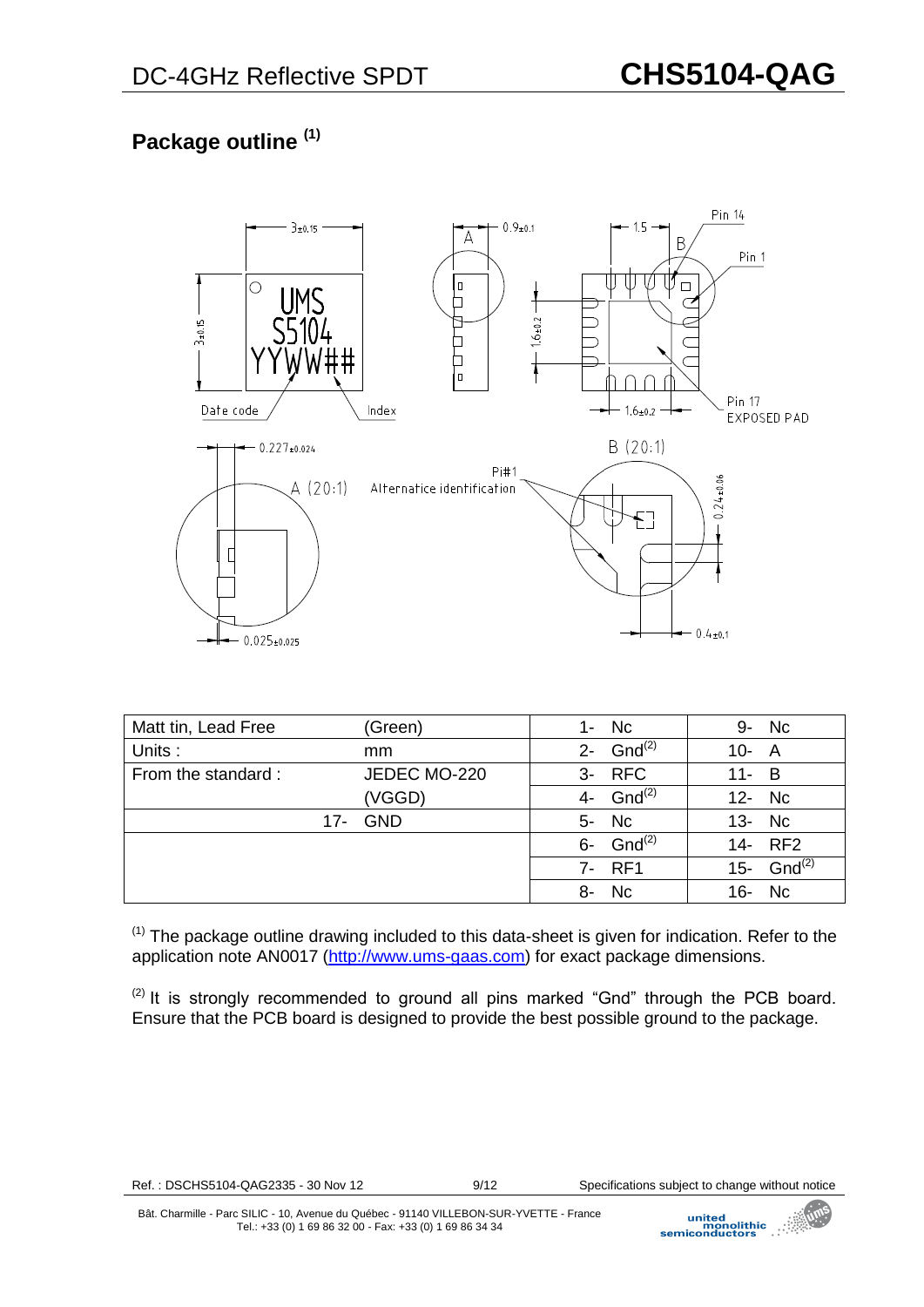### **Evaluation mother board**

- Based on typically Ro4003 / 8mils or equivalent.
- Using a micro-strip to coplanar transition to access the package.
- Recommended for implementation of this product on a module board.
- See application note AN0017 for details.



## **Recommendation on decoupling**

| Label                        | Type               | <b>Decoupling</b>                                            | <b>Comment</b>          |
|------------------------------|--------------------|--------------------------------------------------------------|-------------------------|
| A, B                         | Control<br>voltage | Not required                                                 | SPDT switch pad control |
| RFC, RF1,<br>RF <sub>2</sub> | RF access          | External DC block must be<br>used to ensure DC<br>decoupling | The MMIC is DC coupled  |

Ref. : DSCHS5104-QAG2335 - 30 Nov 12 10/12 Specifications subject to change without notice

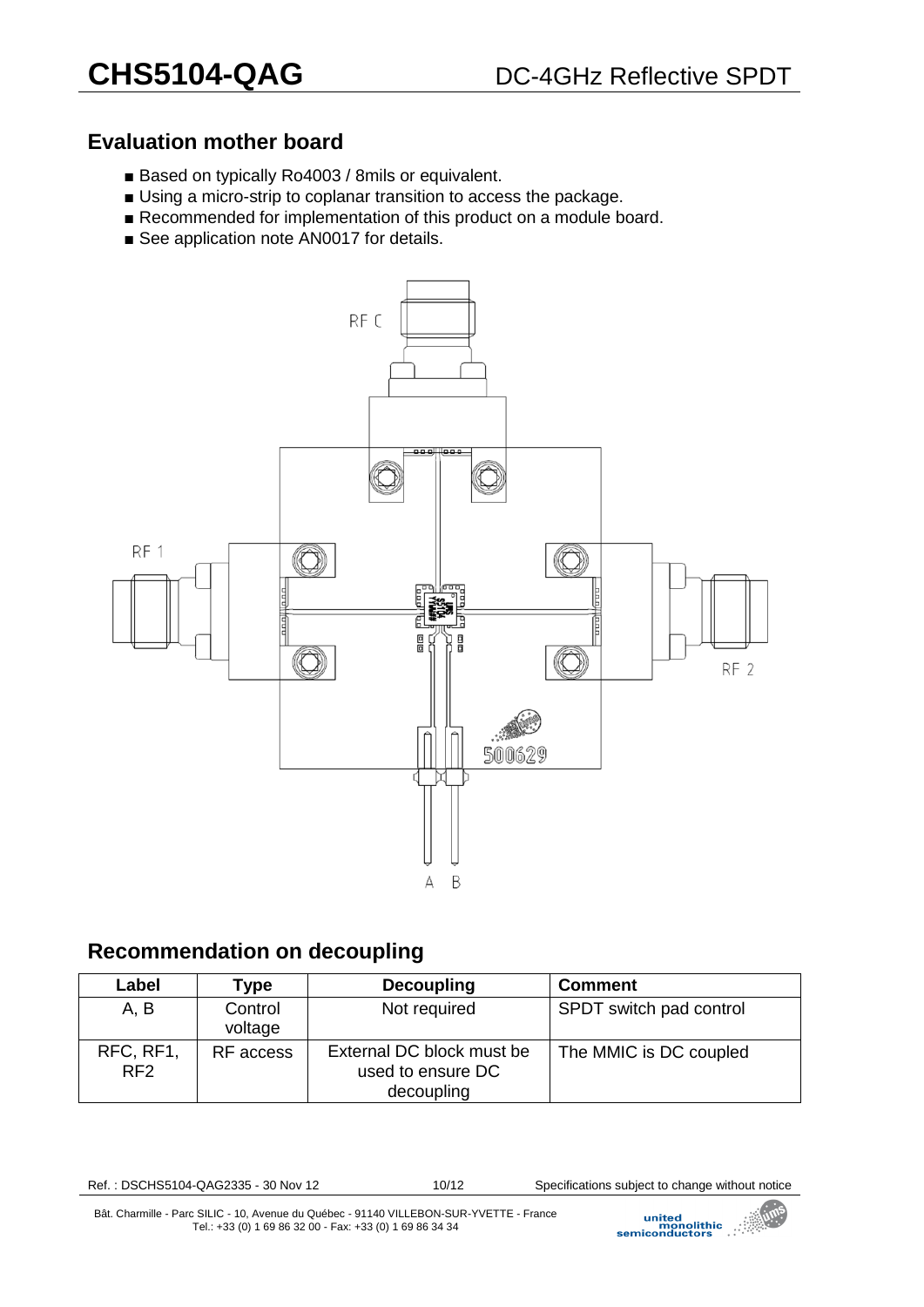### **Notes**

The DC connections do not include any decoupling capacitor in package; therefore it might be necessary to provide a good external DC decoupling on the PC board, as close as possible to the package.

### **DC Schematic**



Ref.: DSCHS5104-QAG2335 - 30 Nov 12 11/12 Specifications subject to change without notice